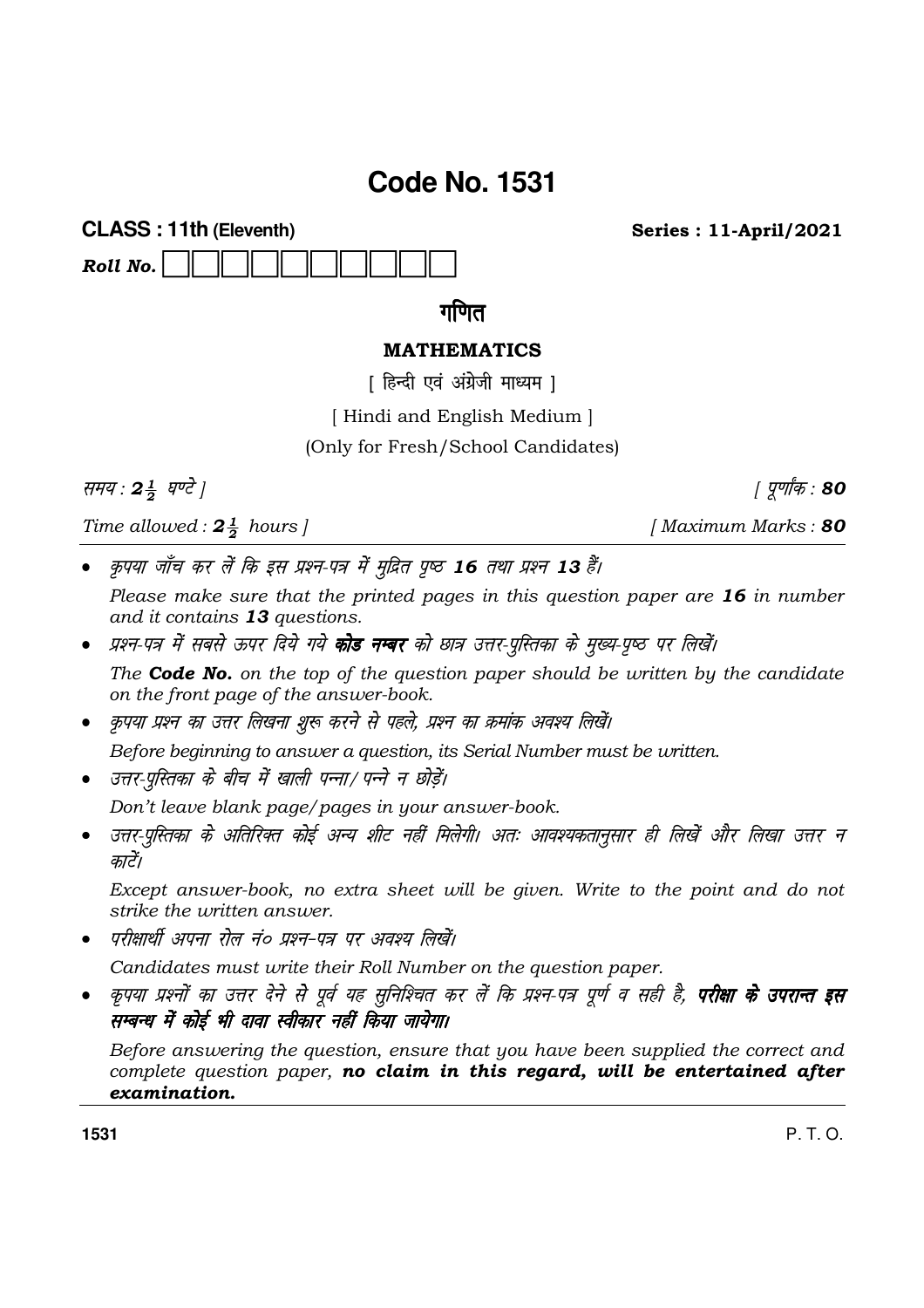## सामान्य निर्देश :

- सभी प्रश्न अनिवार्य हैं।  $(i)$
- इस प्रश्न-पत्र में 13 प्रश्न हैं, जो कि **चार** खण्डों : 'अ', 'ब', 'स' एवं 'द' में बाँटे गए हैं :  $(ii)$ 
	- खण्ड 'अ' : इस खण्ड के प्रश्न संख्या 1 में **चालीस (1-40)** वस्तूनिष्ठ प्रकार के प्रश्न हैं। प्रत्येक प्रश्न 1 अंक का है।
	- खण्ड 'ब' : इस खण्ड में प्रश्न संख्या 2 से 7 तक कूल छः प्रश्न हैं। प्रत्येक प्रश्न 2 अंकों का है।
	- खण्ड 'स' : इस खण्ड में प्रश्न संख्या 8 से 11 तक कूल **चार** प्रश्न हैं। प्रत्येक प्रश्न 4 अंकों का है।
	- खण्ड 'द' : इस खण्ड में प्रश्न संख्या 12 एवं 13 केवल दो प्रश्न हैं। प्रत्येक प्रश्न 6 अंकों का है।
- (iii) **खण्ड 'द'** के **दोनों** प्रश्नों में आन्तरिक विकल्प दिया गया है। आपको केवल **एक** विकल्प चनना है।

## **General Instructions:**

- $(i)$ All questions are compulsory.
- $(ii)$ This question paper consists of 13 questions which are divided into four Sections : 'A', 'B', 'C' and 'D' :
	- **Section 'A':** Question No. 1 of this Section has forty (1-40) Objective Type questions. Each question carries 1 mark.
	- **Section 'B':** This Section contain six questions from Question Nos. 2 to 7. Each question carries 2 marks.
	- **Section 'C':** This Section contain **four** questions from Question Nos. 8 to 11. Each question carries 4 marks.
	- **Section 'D':** This Section contain only **two** questions, Question Nos. 12  $\&$ 13. Each question carries 6 marks.
- (iii) In both the questions of **Section 'D'** internal choices are given. You have to attempt only one alternative.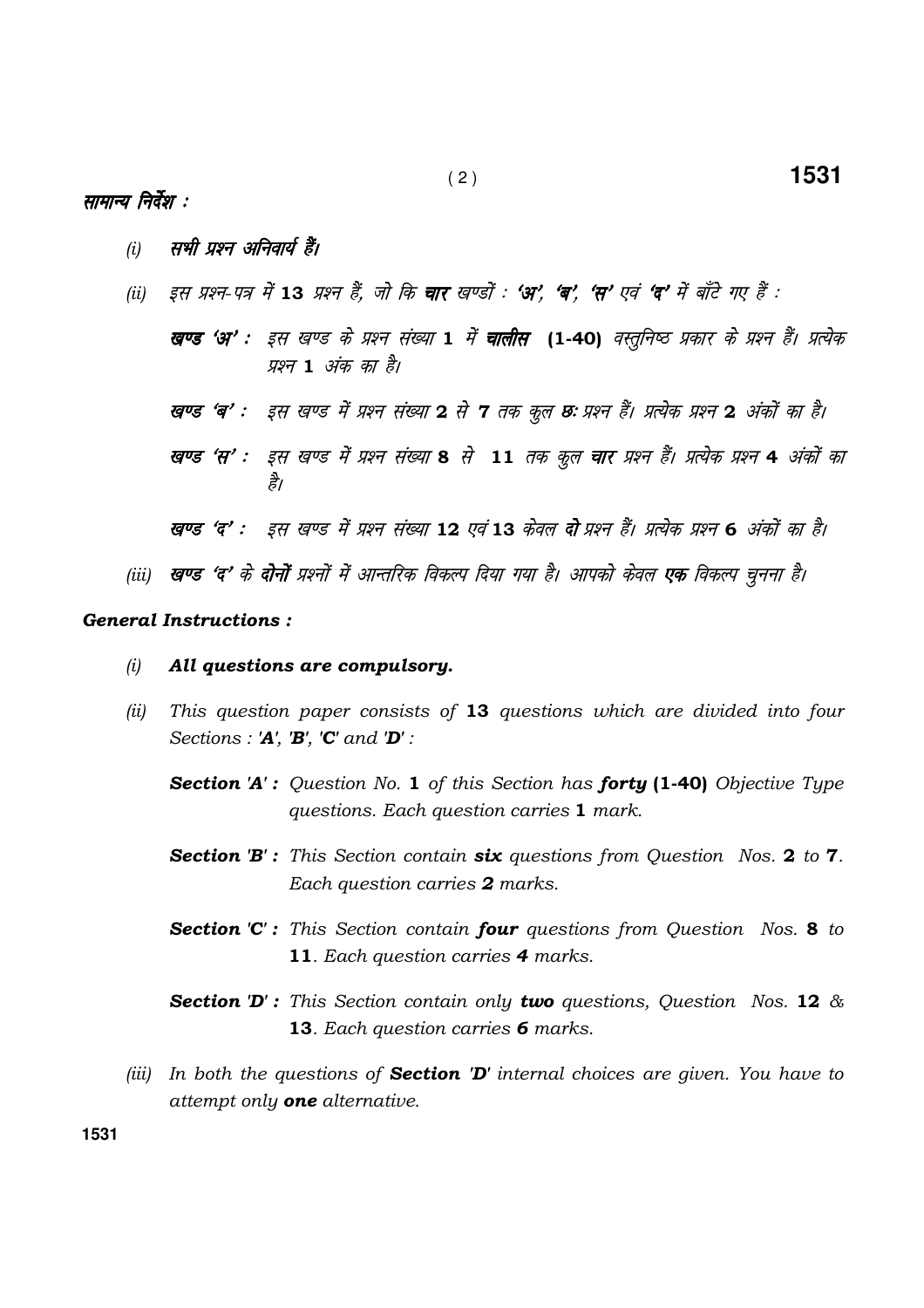Answer the following objective type questions:

\n1. (1) 
$$
A = \{x : x \in \mathbb{R} \text{ square}
$$
 and  $A = \{x : x \in \mathbb{R} \text{ square}$  and  $A = \{x : x \in \mathbb{R} \text{ square}$  and  $A = \{x : x \in \mathbb{R} \text{ square}$  and  $A = \{x : x \in \mathbb{R} \text{ square}$  and  $A = \{x : x \in \mathbb{R} \text{ square}$  and  $A = \{x : x \in \mathbb{R} \text{ square}$  and  $A = \{x : x \in \mathbb{R} \text{ square}$  and  $A = \{x : x \in \mathbb{R} \text{ square}$  and  $A = \{x : x \in \mathbb{R} \text{ square}}$  and  $A = \{x : x \in \mathbb{R} \text{ square}$  and  $A = \{x : x \in \mathbb{R} \text{ square}}$  and  $A = \{x : x \in \mathbb{R} \text{ square}$  and  $A = \{x : x \in \mathbb{R} \text{ square}$  and  $A = \{x : x \in \mathbb{R} \text{ square}}$  and  $A = \{x : x \in \mathbb{R} \text{ square}$  and  $A = \{x : x \in \mathbb{R} \text{ square}$  and  $A = \{x : x \in \mathbb{R} \text{ square}$  and  $A = \{x : x \in \mathbb{R} \text{ square}}$  and  $A = \{x : x \in \mathbb{R} \text{ square}$  and  $A = \{x : x \in \mathbb{R} \text{ square}$  and  $A = \{x : x \in \mathbb{R} \text{ square}$  and  $A = \{x : x \in \mathbb{R} \text{ square}}$  and  $A = \{x : x \in \mathbb{R} \text{ square}$  and  $A = \{x : x \in \mathbb{R} \text{ square}}$  and  $A = \{x : x \in \mathbb{R} \text{ square}}$  and  $A = \{x : x \in \mathbb{R} \text{ square}}$  and  $A = \{x : x \in \mathbb{R} \text{ square}}$  and  $A = \{x : x \in \mathbb{R} \text{ square}}$  and  $A = \{x : x \in \mathbb{R} \text$ 

( 3 ) **1531 SECTION – A** 

## खण्ड – अ

## .<br>निम्नलिखित वस्तूनिष्ठ प्रश्नों के उत्तर दें :

Answer the following objective type questions :

(A, B, neither A nor B)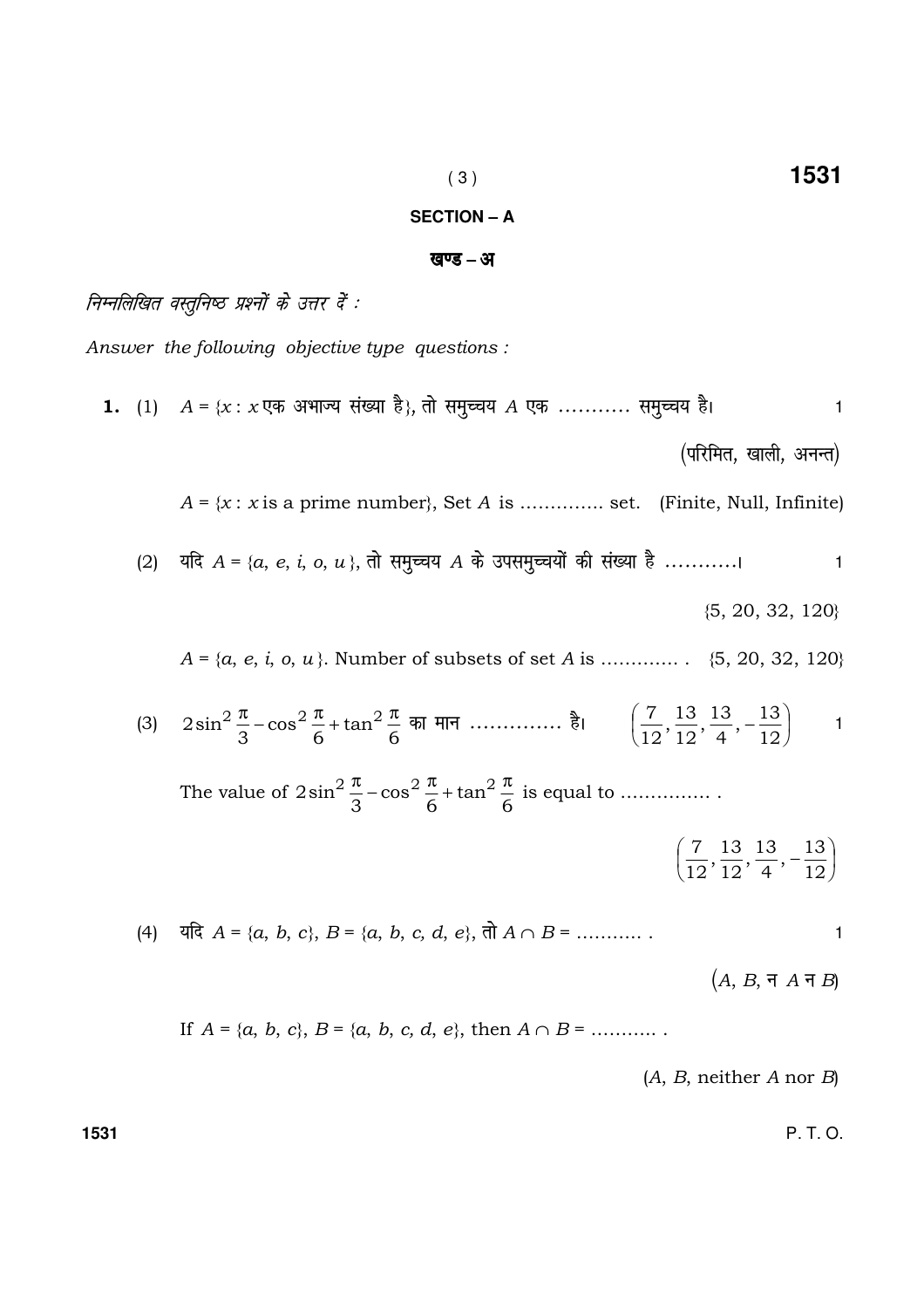(5) एक विद्यालय में 20 शिक्षक हैं जो गणित या भौतिकी पढ़ाते हैं। उनमें से 12 गणित और 4 दोनों विषय गणित और भौतिकी पढ़ाते हैं। जो शिक्षक भौतिकी पढ़ाते हैं, उनकी संख्या है ...............। 1

 In a school there are 20 teachers who teach Mathematics or Physics. Of these 12 teach Maths and 4 teach Maths and Physics. The number of teacher who teach Physics are ………….. .

- (6)  $\forall$  यदि  $A = \{0, 1, 2, 3, 4, 5, 6, 7\}$ । एक संबंध  $R$  जो  $A$  पर परिभाषित है  $R = \{(x, y) : y = 0\}$  $x + 5, x, y \in A$ , तो संबंध A का परास है {………..} I Let  $A = \{0, 1, 2, 3, 4, 5, 6, 7\}$ . A relation R is defined from A to A where  $R = \{(x, y) : y = x + 5, x, y \in A\}$ . Then the relation R has the range {………..}.
- (7)  $\,$  यदि 40 cm व्यास वाले वृत्त की एक जीवा 20 cm है। लघु चाप की लम्बाई है ......... सेमी । 1 In a circle of diameter 40 cm, the length of a chord is 20 cm. The length of minor arc of chord is …………. cm.

(8) 
$$
\overline{4} = \frac{5}{12}, x
$$
 द्वितीय चतुर्थांश में है, तो  $\sin x$  का मान है :

(A) 
$$
\frac{5}{13}
$$
 (B)  $-\frac{5}{13}$ 

(C) 
$$
\frac{12}{13}
$$
 (D)  $-\frac{12}{13}$ 

 If 12  $\tan x = -\frac{5}{10}$ , x lies in 2nd quadrant, then the value of sin x is :

- (A) 13 5 (B) 13 5 −
- (C)  $\frac{12}{13}$  $\frac{12}{12}$  (D) 13  $-12$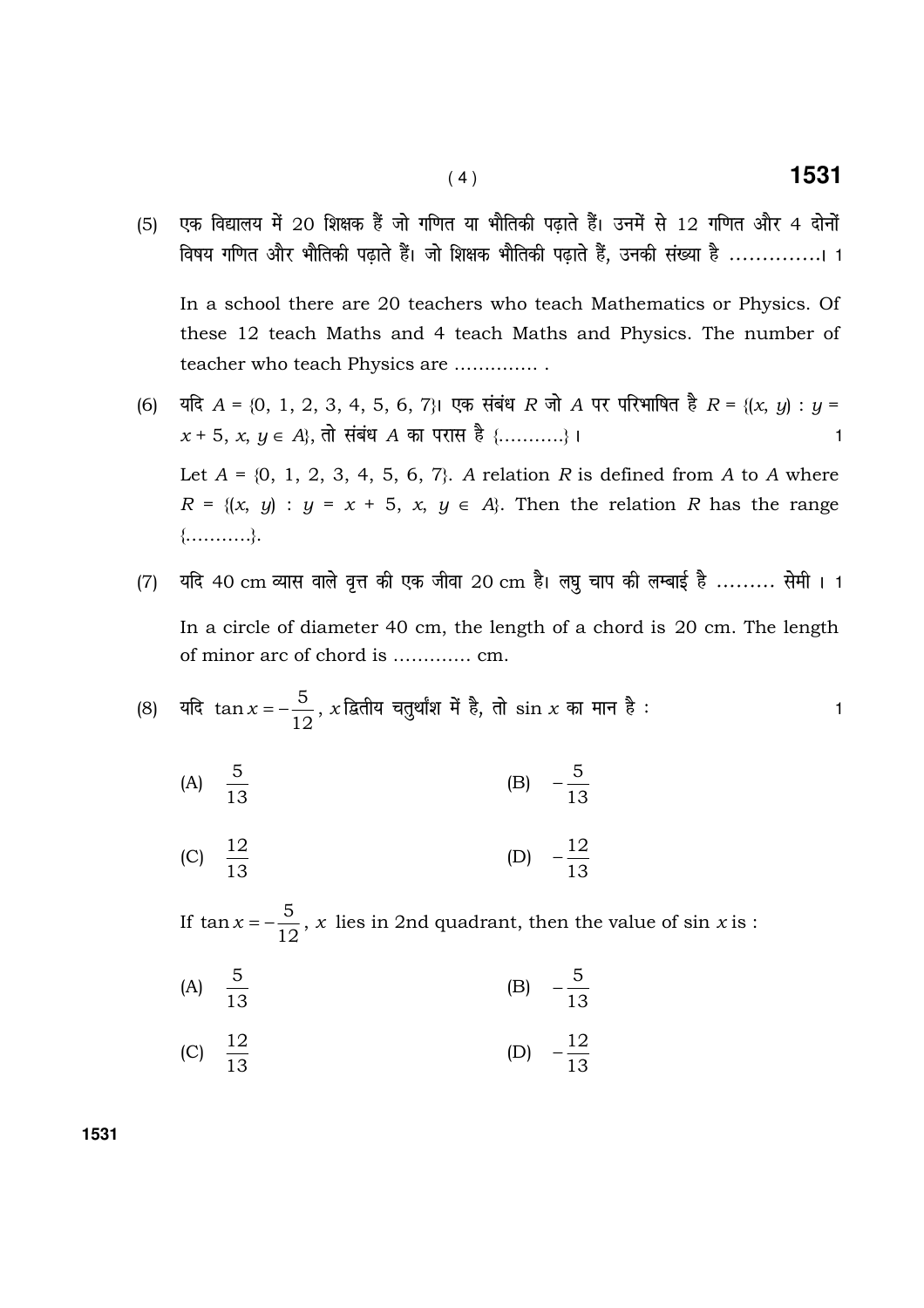( 5 ) **1531**

(9) 
$$
4\pi \tan x = \frac{3}{4}
$$
,  $\pi \cos 2x$   $\pi \tan \pi \approx 1$ 

(A) 
$$
\frac{4}{5}
$$
 (B)  $\frac{8}{5}$ 

$$
(C) \quad \frac{7}{25}
$$

If 
$$
\tan x = \frac{3}{4}
$$
, then the value of  $\cos 2x$  is :

(A) 
$$
\frac{4}{5}
$$
 (B)  $\frac{8}{5}$ 

(C) 
$$
\frac{7}{25}
$$
 (D) None of these

(10) 
$$
\frac{\sin 3x + \sin 5x}{\cos 3x + \cos 5x}
$$
  $\overline{a}$   $x = \frac{\pi}{16}$   $\overline{a}$   $\overline{a}$   $\overline{b}$   $\overline{c}$   $\overline{a}$   $\overline{d}$   $\overline{d}$   $\overline{f}$   $\overline{f}$   $\overline{f}$   $\overline{f}$   $\overline{f}$   $\overline{f}$   $\overline{f}$   $\overline{f}$   $\overline{f}$   $\overline{f}$   $\overline{f}$   $\overline{f}$   $\overline{f}$   $\overline{f}$   $\overline{f}$   $\overline{f}$   $\overline{f}$   $\overline{f}$   $\overline{f}$   $\overline{f}$   $\overline{f}$   $\overline{f}$   $\overline{f}$   $\overline{f}$   $\overline{f}$   $\overline{f}$   $\overline{f}$   $\overline{f}$   $\overline{f}$   $\overline{f}$   $\overline{f}$   $\overline{f}$   $\overline{f}$   $\overline{f}$   $\overline{f}$   $\overline{f}$   $\overline{f}$   $\overline{f}$   $\overline{f}$   $\overline{f}$   $\overline{f}$   $\overline{f}$   $\overline{f}$   $\overline{f}$   $\overline{f}$   $\overline{f}$   $\overline{f}$   $\overline{f}$   $\overline{f}$   $\overline{f}$   $\overline{f}$   $\overline{f}$   $\overline{f}$   $\overline{f}$   $\overline{f}$   $\overline{f}$   $\overline{f}$   $\overline{f}$   $\overline{f}$   $\overline{f}$   $\overline{f}$   $\overline{f}$   $\overline{f}$   $\over$ 

$$
(A) \quad \infty \tag{B} \tag{B}
$$

$$
(C) 1
$$
 (D)  $\xi \overrightarrow{r}$   $\overrightarrow{r}$   $\overrightarrow{r}$   $\overrightarrow{r}$   $\overrightarrow{r}$   $\overrightarrow{r}$   $\overrightarrow{r}$   $\overrightarrow{r}$   $\overrightarrow{r}$ 

 The value of  $x + \cos 5x$  $x + \sin 5x$  $\cos 3x + \cos 5$  $\sin 3x + \sin 5$ + + at 16  $x = \frac{\pi}{16}$  is :

$$
(A) \quad \infty \tag{B} \tag{B}
$$

$$
(C) 1 \t\t (D) None of these
$$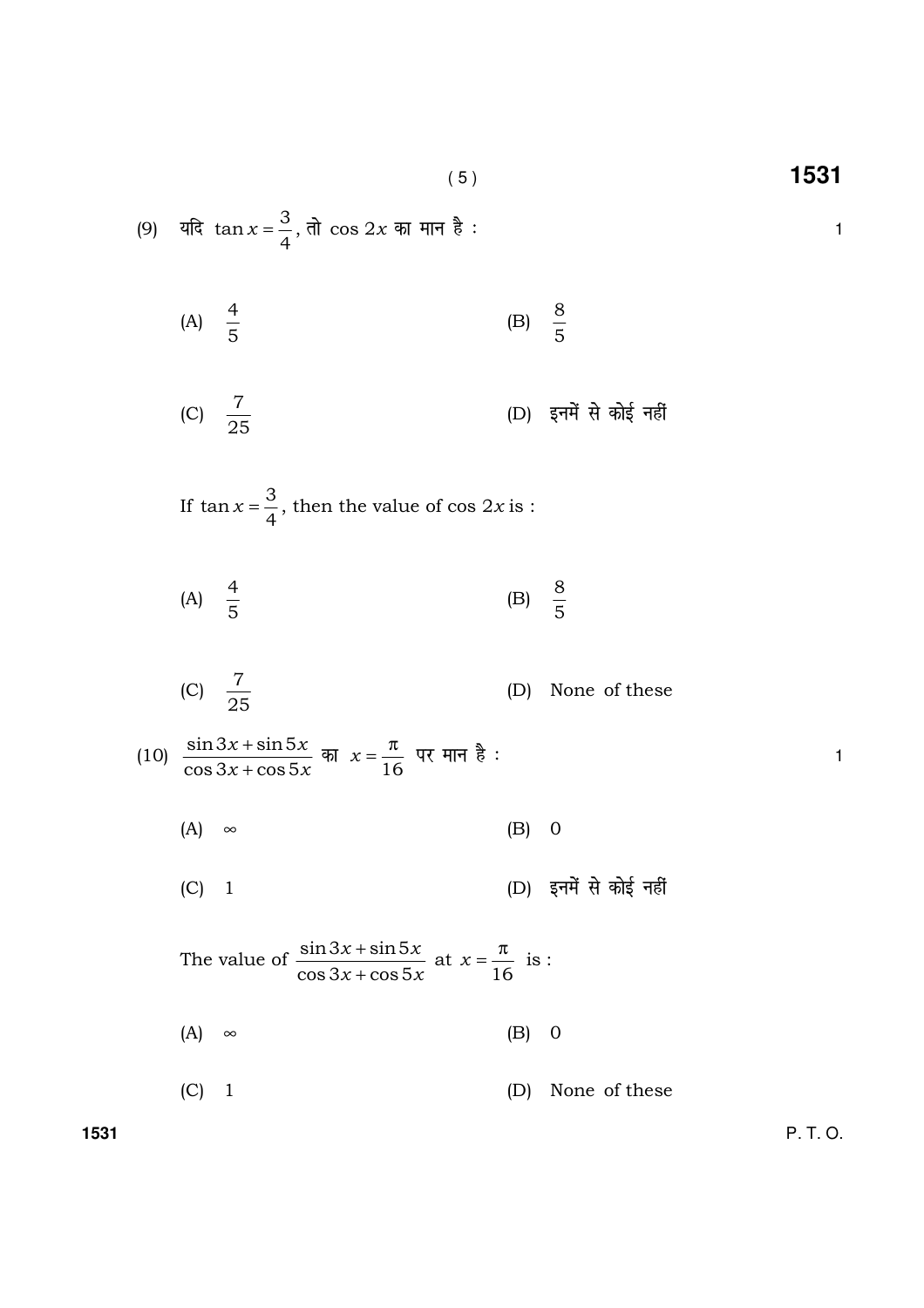$(11) \cos 75^\circ$  का मान है:

(A) 
$$
\frac{\sqrt{3}+1}{2\sqrt{2}}
$$
 (B)  $\frac{\sqrt{3}-1}{2\sqrt{2}}$   
(C)  $\frac{\sqrt{3}+1}{2}$  (D)  $\xi\overrightarrow{n}$   $\overrightarrow{n}$   $\overrightarrow{n}$   $\overrightarrow{n}$   $\overrightarrow{n}$ 

The value of cos 75° is :

(A) 
$$
\frac{\sqrt{3}+1}{2\sqrt{2}}
$$
 (B)  $\frac{\sqrt{3}-1}{2\sqrt{2}}$   
\n(C)  $\frac{\sqrt{3}+1}{2}$  (D) None of these  
\n(12)  $\cos(\frac{3\pi}{4}+x)-\cos(\frac{3\pi}{4}-x)$   $\overline{a}$   $\overline{a}$   $\overline{a}$   $\overline{a}$  (B)  $\sqrt{2} \sin x$   
\n(A)  $-\sqrt{2} \sin x$  (B)  $\sqrt{2} \sin x$   
\n(C)  $\cos 2x$  (D)  $\overline{a}$   $\overline{a}$   $\overline{a}$   $\overline{a}$   $\overline{a}$   $\overline{a}$   $\overline{a}$   $\overline{a}$   $\overline{a}$   $\overline{a}$   $\overline{a}$   $\overline{a}$   $\overline{a}$   $\overline{a}$   $\overline{a}$   $\overline{a}$   $\overline{a}$   $\overline{a}$   $\overline{a}$   $\overline{a}$   $\overline{a}$   $\overline{a}$   $\overline{a}$   $\overline{a}$   $\overline{a}$   $\overline{a}$   $\overline{a}$   $\overline{a}$   $\overline{a}$   $\overline{a}$   $\overline{a}$   $\overline{a}$   $\overline{a}$   $\overline{a}$   $\overline{a}$   $\overline{a}$   $\overline{a}$   $\overline{a}$   $\overline{a}$   $\overline{a}$   $\overline{a}$   $\overline{a}$   $\overline{a}$   $\overline{a}$   $\overline{a}$   $\overline{a}$   $\overline{a}$   $\overline{a}$   $\overline{a}$   $\overline{a}$   $\overline{a}$   $\overline{a}$   $\overline{a}$   $\overline{a}$   $\overline{a$ 

(13) 
$$
\overline{a}R + \overline{a}(3x - y) = 3 - 6i
$$
,  $\overline{d}R + \overline{a}(x) = 3 - 6i$ ,  $\overline{d}R + \overline{a}(x) = 3 - 6i$ .

If  $4x + i(3x - y) = 3 - 6i$ , then the value of x and y are …………, …………… respectively.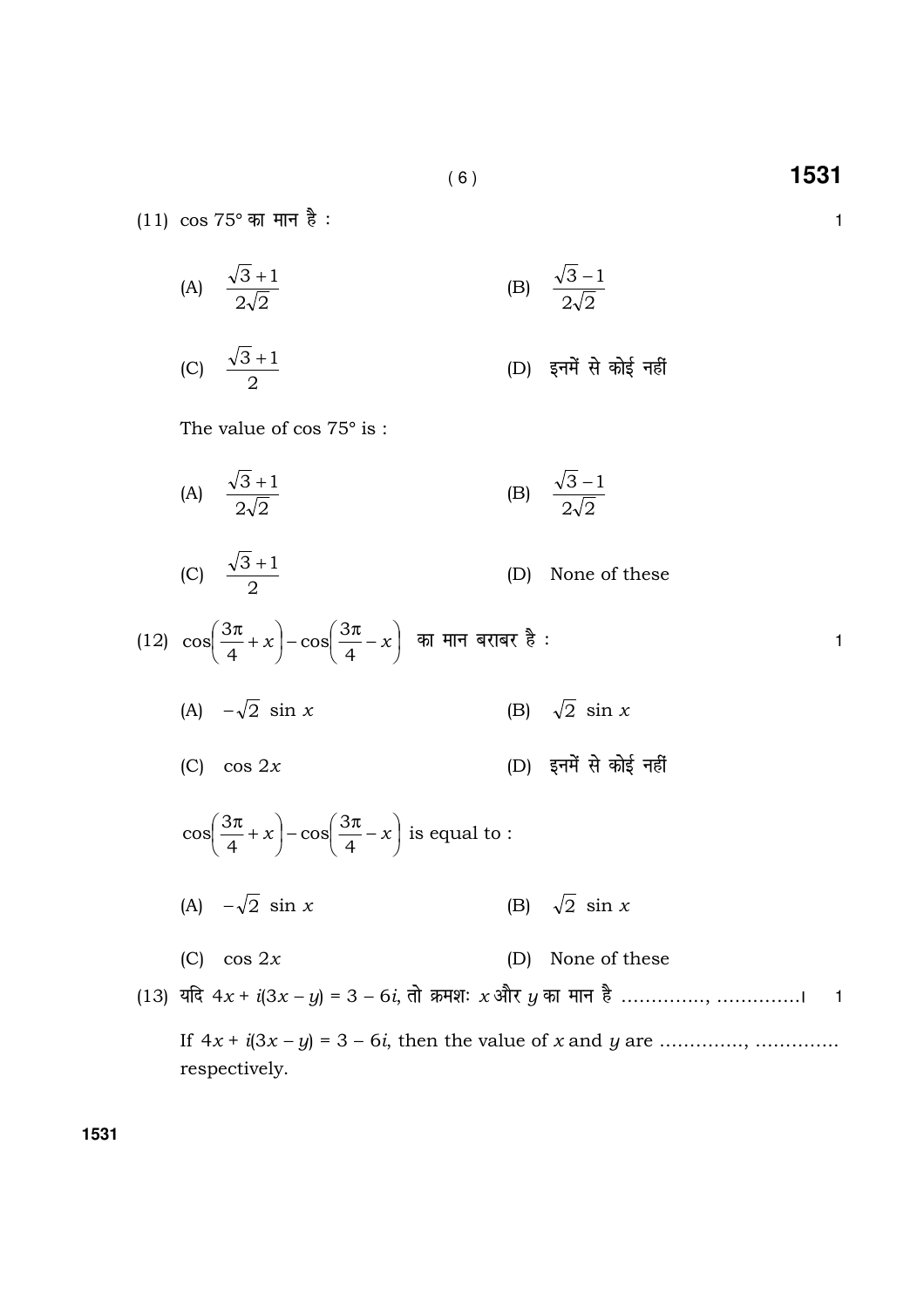( 7 ) **1531**

(14) यदि 3(2 − x) ≥ 2(1 − x), तो x का मान जिस अंतराल में है, वह है : < < 1

- (A)  $(-\infty, -4)$  (B)  $(-\infty, 4]$
- (C) [4, ∞) (D) [−4, ∞)

If  $3(2 - x) \ge 2(1 - x)$ , then the value of x lies in the interval :

(A)  $(-\infty, -4)$  (B)  $(-\infty, 4]$ 

$$
(C) [4, \infty) \qquad (D) [-4, \infty)
$$

(15)  $\,x\,$  का मान जिसके लिए 7! 8! 1 6! 1 x + = gS] og gS --------------A <sup>1</sup>

The value of  $x$  for which 7! 8! 1 6!  $\frac{1}{6!} + \frac{1}{7!} = \frac{x}{6!}$  is ..............

- $(16)$  यदि किसी गुणोत्तर श्रेढ़ी  $(G.P.)$  का  $n$ वाँ पद 3 $(2)^{n-1}$ , तो उसका सार्व अनुपात है ............। 1 If *n*th term of a G.P. is  $3(2)^{n-1}$ , then its common ratio is ...............
- (17) 9  $\frac{1}{6}$  और 729 के बीच गुणोत्तर माध्य है ...............।

 The geometric mean between 9  $\frac{1}{6}$  and 729 is ..............

 $(18)$  कॉम्प्लेक्स नम्बर  $(2 + 3i)^2$  का मापांक ज्ञात करें।

Find the modulus of complex number  $(2 + 3i)^2$ .

(19) यदि  ${}^{n}C_{5} = {}^{n}C_{7}$ , तो  $n$  का मान है ...............।

If  ${}^nC_5 = {}^nC_7$ , then the value of *n* is ...............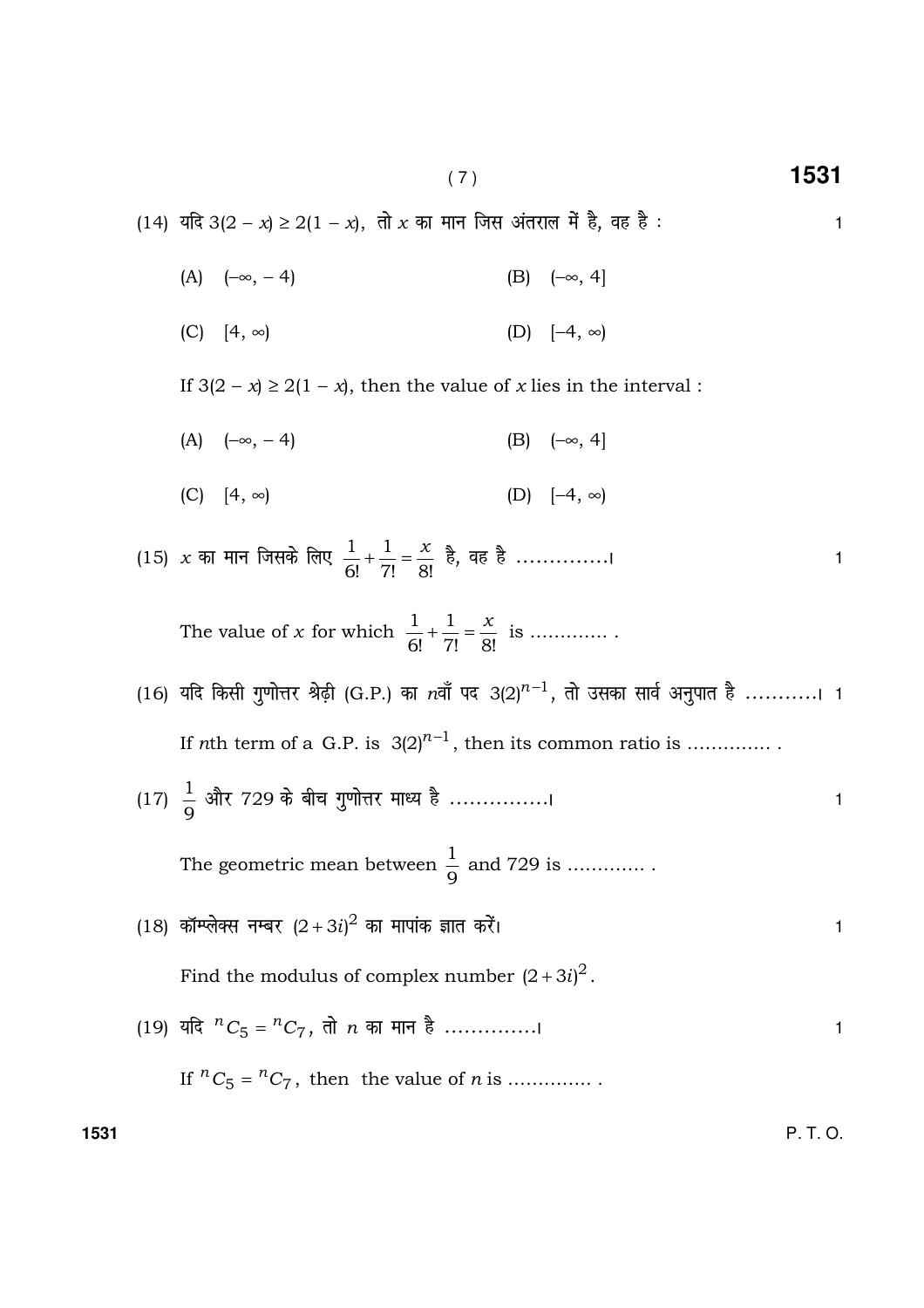Three arithmetic means between 5 and 25 are .............., .............. If multiplicative inverse of  $3 - 4i$  is  $x + iy$ , then the values of x and y (22) एक षटकोण (Hexagon) के विकर्णों की संख्या है ................  $\mathbf{1}$ The number of diagonals in an hexagon is .............. (23) यदि *a, b, c* समांतर श्रेढी A. P. में हैं, तो निम्न में कौन-सा सत्य *नहीं* है ?  $\mathbf{1}$ (B)  $b = \frac{a+c}{2}$ (A)  $b^2 = ac$ (C)  $h - a = c - h$ (D)  $a - b = b - c$ If a, b, c are in A. P., which of the following is **not** true? (B)  $b = \frac{a+c}{2}$ (A)  $b^2 = ac$ (D)  $a - b = b - c$ (C)  $b - a = c - b$ (24) यदि  $a$ और  $b$  दो भिन्न धन संख्याएँ हैं. तो निम्न में से कौन-सा सत्य है ?  $\mathbf{1}$  $(B)$   $A < G$  $(A)$   $A = G$  $(C)$   $A > G$ (D)  $A = 2G$ If  $a$  and  $b$  are two distinct positive numbers, then which of the following is true?  $(A)$   $A = G$  $(B)$   $A < G$ 

 $(C)$   $A > G$ (D)  $A = 2G$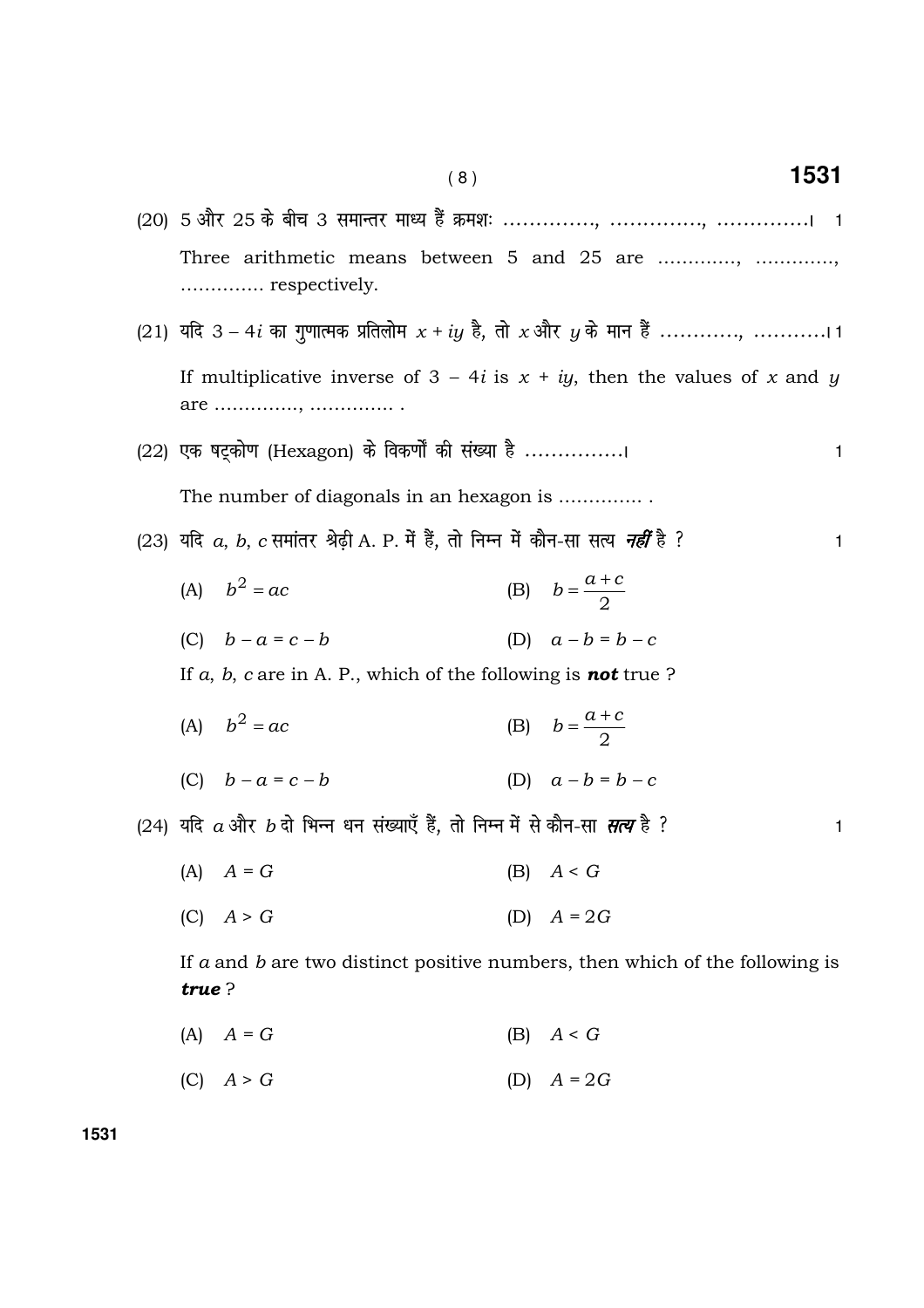( 9 ) **1531**

 $(B)$ 

(A)

2

 $(25)$  यदि एक रेखा बिन्दु  $(1, 2)$  और  $(3, 5)$  से गुजरती है, तो इसकी प्रवणता है :  $\hspace{1.6cm}$  1

3

**1531** P. T. O. 3 2 (C) 3 2  $-\frac{2}{3}$  (D) 2 3 − If a straight line passes through the points  $(1, 2)$  and  $(3, 5)$  then its slope is : (A) 3 2  $(B)$ 2 3 (C) 3 2  $-\frac{2}{3}$  (D) 2 3 − (26) परवलय  $x^2 = -8y$  की नाभि के निर्देशांक हैं :  $\hskip 1.0cm$ (A)  $(2, 0)$  (B)  $(0, 2)$ (C)  $(-2, 0)$  (D)  $(0, -2)$ The coordinates of the focus of the parabola  $x^2 = -8y$  is :  $(A)$   $(2, 0)$   $(B)$   $(0, 2)$ (C)  $(-2, 0)$  (D)  $(0, -2)$ (27) वृत्त  $x^2 + y^2 - 8x + 12y - 12 = 0$  के केन्द्र के निर्देशांक ज्ञात कीजिए।  $\,$ Find the coordinates of the centre of the circle  $x^2 + y^2 - 8x + 12y - 12 = 0$ . (28) दीर्घवृत्त 4 $x^2 + y^2 =$  400 की दीर्घअक्ष की लम्बाई है :  $\hskip 1.0cm 1$  (A) 10 (B) 20 (C) 40 (D) 400 The length of major axis of the ellipse  $4x^2 + y^2 = 400$  is : (A) 10 (B) 20 (C) 40 (D) 400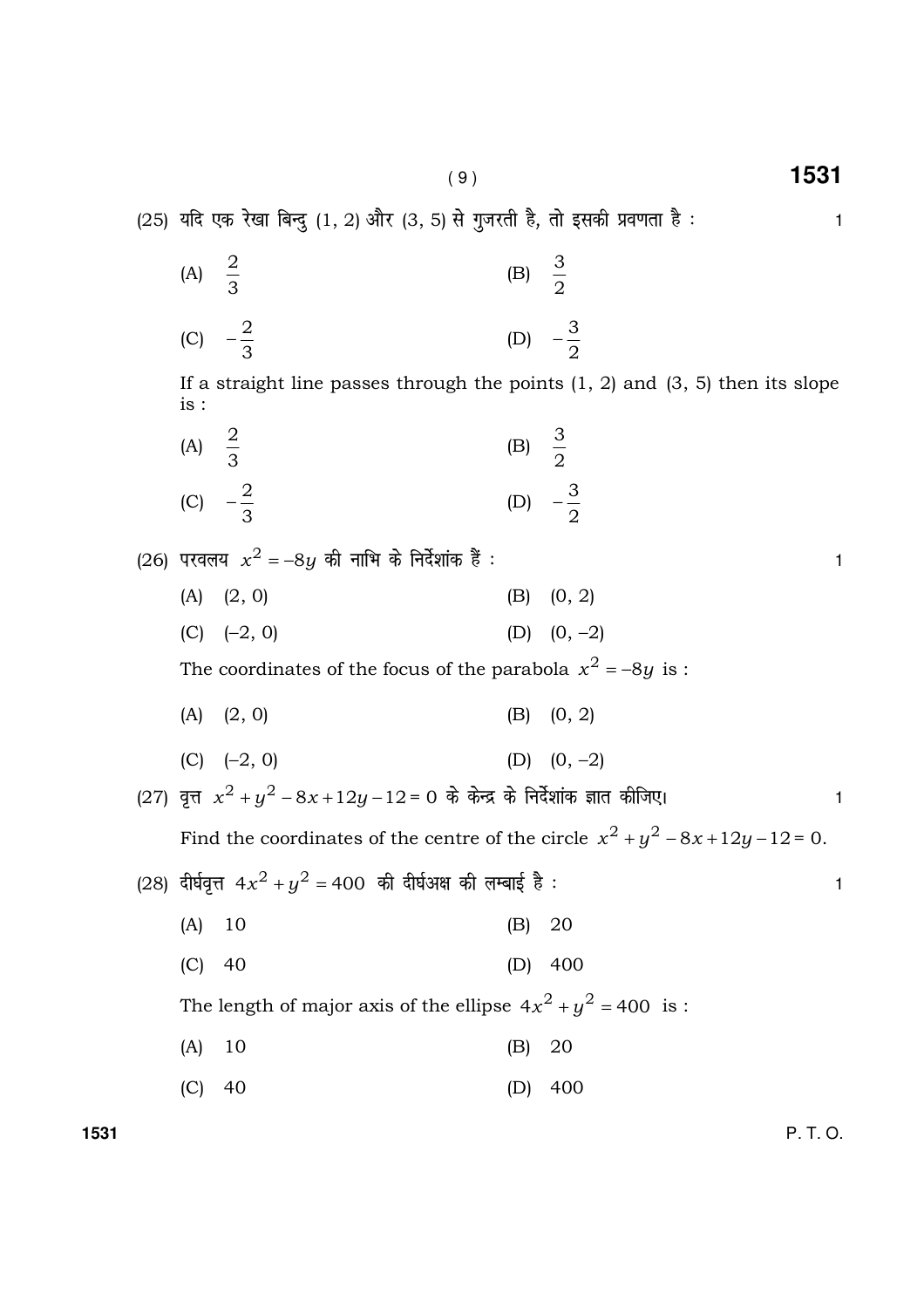(29) बिन्दु (2, 3) से जाने वाली और धन x-अक्ष से 45° का कोण बनाने वाली रेखा का समीकरण है: 1

| (A) $x - y + 1 = 0$ | (B) $x + y - 5 = 0$   |
|---------------------|-----------------------|
| (C) $x + y - 1 = 0$ | (D) इनमें से कोई नहीं |

The equation of line passing through  $(2, 3)$  and making an angle  $45^{\circ}$  with positive  $x$ -axis is :

- (A)  $x y + 1 = 0$  (B)  $x + y 5 = 0$
- (C)  $x + y 1 = 0$  (D) None of these

(30) 
$$
\frac{7}{3}
$$
 = 12 x-344 73 m and 73 m and 74 m and 75 m.

- (31) fcUnq (1, 1) ls 5x + 12y + 9 = 0 ij Mky s x; s yEc dh yEckbZ gS -------------- A <sup>1</sup> The length of perpendicular from  $(1, 1)$  to the line  $5x + 12y + 9 = 0$ is …………. .
- (32) दीर्घवृत्त 9 $x^2 + y^2 = 225$  की उत्केन्द्रता ज्ञात कीजिए।  $\hphantom{\int^{P^P}_{P_P}} 1$

Find the eccentricity of the ellipse  $9x^2 + y^2 = 225$ .

(33)  $\lim \frac{\tan x}{x} = .........$ 0 =  $\rightarrow 0$  x  $\boldsymbol{\chi}$ x जहाँ  $x$  रेडियन माप में है।  $\hphantom{a}$ 

 $\lim \frac{\tan x}{x} = \dots$ 0 =  $\rightarrow 0$  x  $\boldsymbol{\chi}$ x where  $x$  is in radians.

(34) x  $\boldsymbol{\chi}$ x  $\lim \frac{\sqrt{1+x}-1}{\sqrt{1+x}}$ 0  $+\overline{x}$  –  $\lim_{x\to 0} \frac{1+x-1}{x}$  का मान है ............... ।

$$
\lim_{x \to 0} \frac{\sqrt{1+x} - 1}{x}
$$
 is .......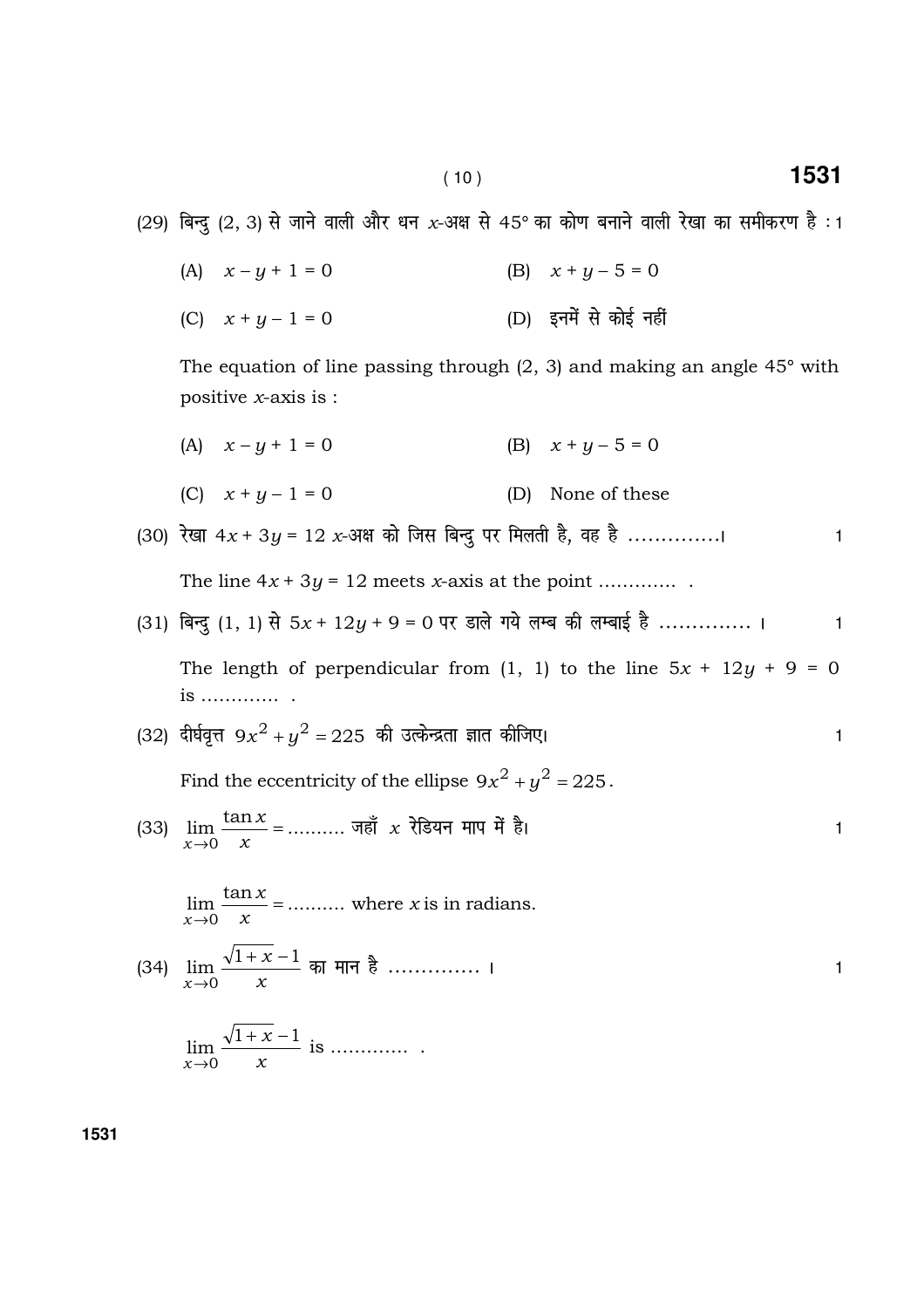(11) 1531  
\n(35) 
$$
x^5(3-6x^9)
$$
 क7 x के सापेक्ष अवकलज ज्ञात कीजिए।  
\nFind derivative of  $x^5(3-6x^9)$  w.r.t. x  
\n(36) 3 cot x + 5 cosec x  $\overline{m}$  x  $\overline{n}$   $\overline{m}$   $\overline{m}$   $\overline{m}$   $\overline{m}$   $\overline{m}$   $\overline{m}$   $\overline{m}$   $\overline{m}$   $\overline{m}$   $\overline{m}$   $\overline{m}$   $\overline{m}$   $\overline{m}$   $\overline{m}$   $\overline{m}$   $\overline{m}$   $\overline{m}$   $\overline{m}$   $\overline{m}$   $\overline{m}$   $\overline{m}$   $\overline{m}$   $\overline{m}$   $\overline{m}$   $\overline{m}$   $\overline{m}$   $\overline{m}$   $\overline{m}$   $\overline{m}$   $\overline{m}$   $\overline{m}$   $\overline{m}$   $\overline{m}$   $\overline{m}$   $\overline{m}$   $\overline{m}$   $\overline{m}$   $\overline{m}$   $\overline{m}$   $\overline{m}$   $\overline{m}$   $\overline{m}$   $\overline{m}$   $\overline{m}$   $\overline{m}$   $\overline{m}$   $\overline{m}$   $\overline{m}$   $\overline{m}$   $\overline{m}$   $\overline{m}$   $\overline{m}$   $\overline{m}$   $\overline{m}$   $\overline{m}$   $\overline{m}$   $\overline{m}$   $\overline{m}$   $\overline{m}$   $\overline{m}$   $\overline{m}$   $\overline{m}$   $\overline{m}$   $\overline{m}$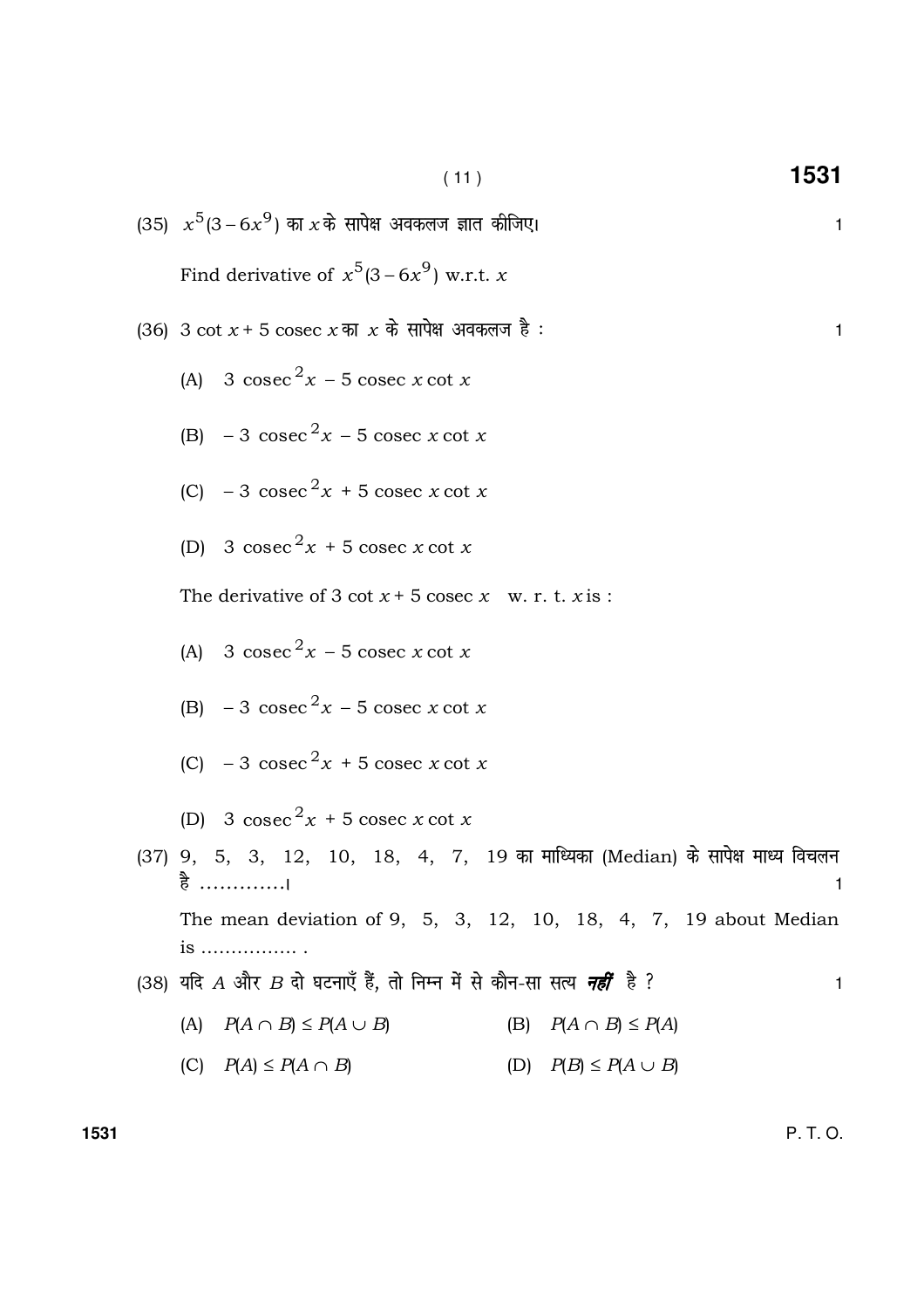If A and B are any two events, then which of the following is **not** true ?

- (A)  $P(A \cap B) \leq P(A \cup B)$  (B)  $P(A \cap B) \leq P(A)$
- (C)  $P(A) \leq P(A \cap B)$  (D)  $P(B) \leq P(A \cup B)$
- (39) यदि  $A$  और  $B$  दो घटनाएँ हैं जिसमें  $I$ 2  $P(A) = \frac{1}{2}$ , 10  $P(B) = \frac{7}{10}$  और  $P(A \cap B)$ 5  $=\frac{3}{5}$  , तो  $P(A \cup B)$  ज्ञात कीजिए।

If  $A$  and  $B$  are two events such that 2  $P(A) = \frac{1}{2}$ , 10  $P(B) = \frac{7}{10}$  and  $P(A \cap B)$ 5  $=\frac{3}{5}$ , then find  $P(A \cup B)$ .

(40) यदि किसी घटना के होने की प्रायिकता  $\frac{2}{11}$  $\frac{2}{\sqrt{2}}$  है, तो उस घटना के 'न होने' की प्रायिकता है : 1

(A) 0 (B) 
$$
\frac{2}{11}
$$

(C) 
$$
\frac{9}{11}
$$
 (D)  $\frac{-2}{11}$ 

 If 11  $\frac{2}{11}$  is the probability of an event then the probability of the event "not A" is :

11

 $(A)$  0 11 2 (C) 9 (D) − 2

#### **SECTION – B**

## खण्ड – ब

 $\overline{2.}$  सिद्ध कीजिए :  $\overline{2.}$ 

11

$$
\frac{\sin x + \sin 2x + \sin 3x}{\cos x + \cos 2x + \cos 3x} = \tan 2x
$$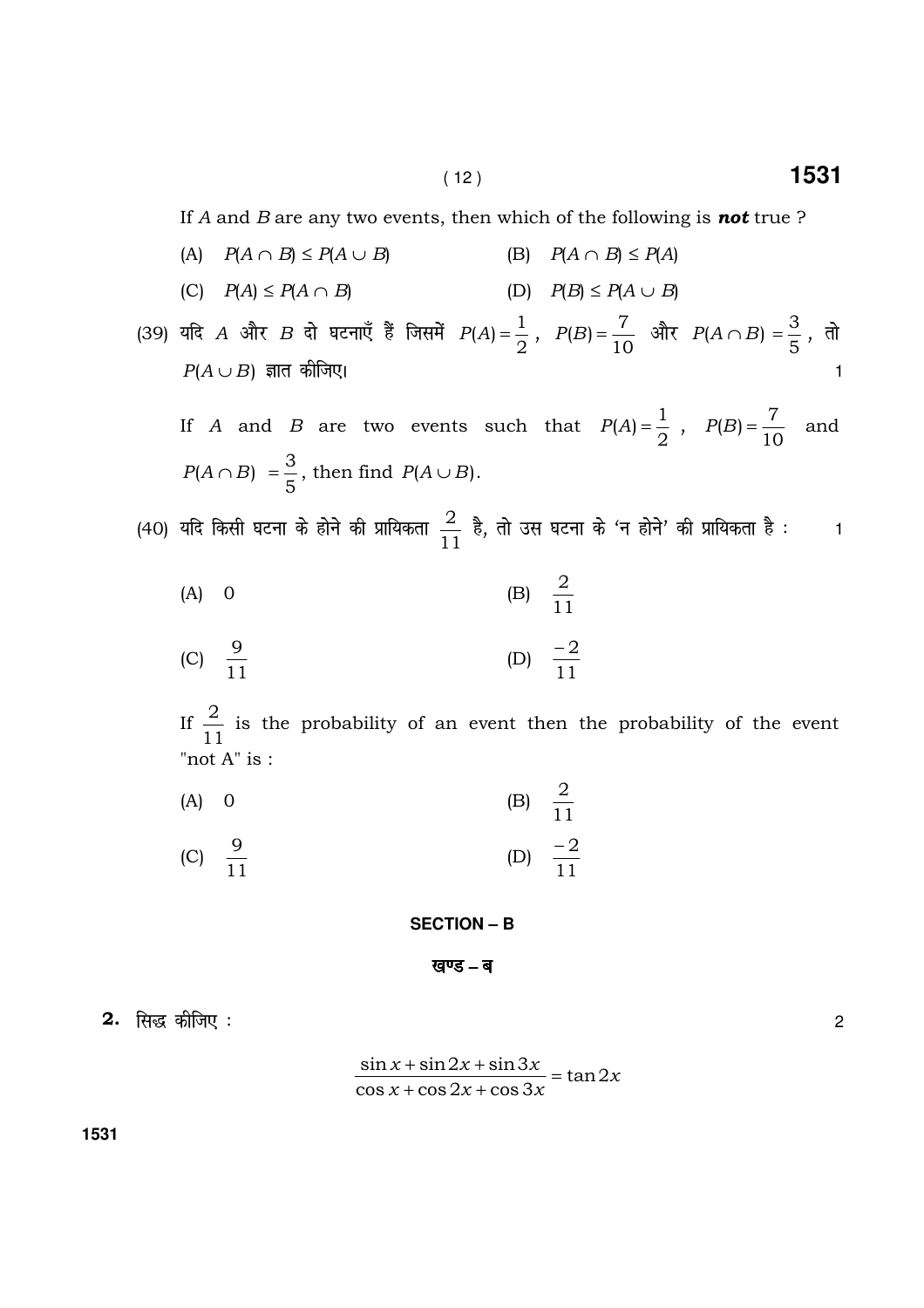$\overline{2}$ 

Prove that :

$$
\frac{\sin x + \sin 2x + \sin 3x}{\cos x + \cos 2x + \cos 3x} = \tan 2x
$$

 $(13)$ 

3. 
$$
\tan\left(\frac{19\pi}{3}\right)
$$
 का मान ज्ञात कीजिए।

Find the value of  $\tan\left(\frac{19\pi}{3}\right)$ .

4. 
$$
\overline{a}x + iy = \frac{1+2i}{2+i}
$$
,  $\overline{d}x$   $\overline{b}x^2 + y^2 = 1$ 

If 
$$
x + iy = \frac{1+2i}{2+i}
$$
, prove that  $x^2 + y^2 = 1$ .

5. गुणोत्तर श्रेढ़ी (G. P.) 2,  $2\sqrt{2}$ , 4, ...... का कौन-सा पद 128 है ?

Which term of the G. P. 2,  $2\sqrt{2}$ , 4, ...... is 128 ?

6. रेखाओं  $x - 2y + 5 = 0$  और  $x + 3y - 5 = 0$  के बीच का कोण ज्ञात कीजिए।  $\sqrt{2}$ 

Find the angle between the lines  $x - 2y + 5 = 0$  and  $x + 3y - 5 = 0$ .

7. 
$$
\text{ if } f(x) = \frac{\sin x}{1 + \cos x}, \text{ if } f'(x) = \sin \theta \text{ and } \text{ if } f'(x) = \sin \theta \text{ and } \text{ if } f'(x) = \sin \theta \text{ and } \text{ if } f'(x) = \sin \theta \text{ and } \text{ if } f'(x) = \sin \theta \text{ and } \text{ if } f'(x) = \sin \theta \text{ and } \text{ if } f'(x) = \sin \theta \text{ and } \text{ if } f'(x) = \sin \theta \text{ and } \text{ if } f'(x) = \sin \theta \text{ and } \text{ if } f'(x) = \sin \theta \text{ and } \text{ if } f'(x) = \sin \theta \text{ and } \text{ if } f'(x) = \sin \theta \text{ and } \text{ if } f'(x) = \sin \theta \text{ and } \text{ if } f'(x) = \sin \theta \text{ and } \text{ if } f'(x) = \sin \theta \text{ and } \text{ if } f'(x) = \sin \theta \text{ and } \text{ if } f'(x) = \sin \theta \text{ and } \text{ if } f'(x) = \sin \theta \text{ and } \text{ if } f'(x) = \sin \theta \text{ and } \text{ if } f'(x) = \sin \theta \text{ and } \text{ if } f'(x) = \sin \theta \text{ and } \text{ if } f'(x) = \sin \theta \text{ and } \text{ if } f'(x) = \sin \theta \text{ and } \text{ if } f'(x) = \sin \theta \text{ and } \text{ if } f'(x) = \sin \theta \text{ and } \text{ if } f'(x) = \sin \theta \text{ and } \text{ if } f'(x) = \sin \theta \text{ and } \text{ if } f'(x) = \sin \theta \text{ and } \text{ if } f'(x) = \sin \theta \text{ and } \text{ if } f'(x) = \sin \theta \text{ and } \text{ if } f'(x) = \sin \theta \text{ and } \text{ if } f'(x) = \sin \theta \text{ and } \text{ if } f'(x) = \sin \theta \text{ and } \text{ if } f'(x) = \sin \theta \text{ and } \text{ if } f'(x) = \sin \theta \text{ and } \text{ if } f'(x) = \sin \theta \text{ and } \text{ if } f'(x) = \sin \theta \text{ and } \text{ if } f'(x) = \sin \theta \text{ and } \text{ if } f'(x) = \sin \theta \
$$

If 
$$
f(x) = \frac{\sin x}{1 + \cos x}
$$
, find  $f'(x)$ .

P. T. O.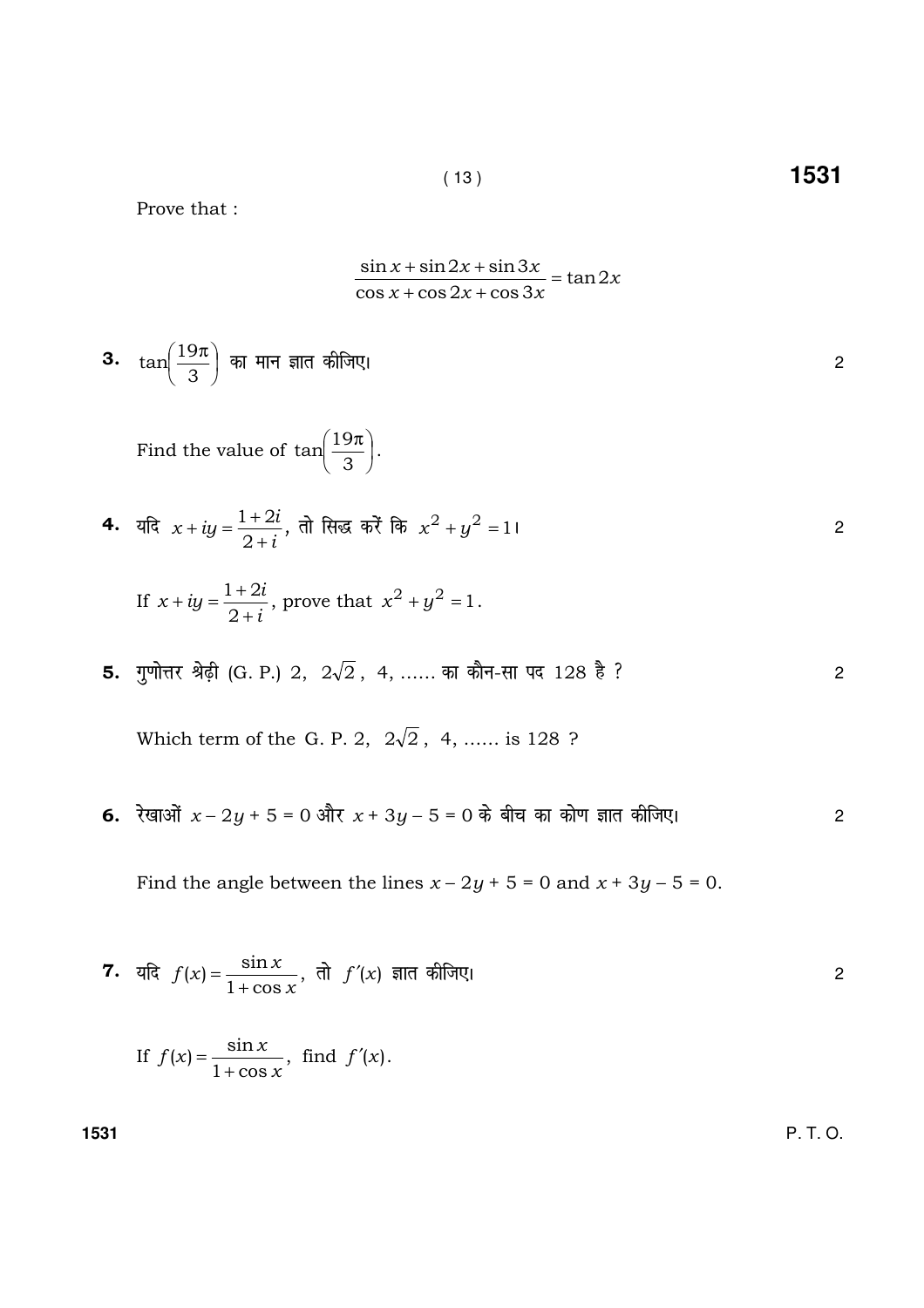## SECTION - C

## खण्ड – स

8. सिद्ध कीजिए:

$$
\frac{\cot 4x(\sin 5x + \sin 3x)}{\cot x(\sin 5x - \sin 3x)} = 1
$$

Prove that :

$$
\frac{\cot 4x(\sin 5x + \sin 3x)}{\cot x(\sin 5x - \sin 3x)} = 1
$$

9. 
$$
\overline{u} = \frac{2x+3}{4x^2+5x+6}
$$
,  $\overline{d} = \frac{dy}{dx}$   $\overline{u}$  and  $\overline{d} = \frac{dy}{dx}$ 

If 
$$
y = \frac{2x+3}{4x^2+5x+6}
$$
, find  $\frac{dy}{dx}$ .

| $\mathcal{X}$ | $\overline{\mathbf{3}}$ |    |         | 8   13   18   23 |   | - 28 |
|---------------|-------------------------|----|---------|------------------|---|------|
|               | $\overline{7}$          | 10 | 15   10 |                  | h |      |

Find Standard Deviation of the following :

| $\mathcal{X}$ |    | 13                                                                              | $\begin{array}{ c c c c c } \hline \text{18} & \text{23} \end{array}$ |  |
|---------------|----|---------------------------------------------------------------------------------|-----------------------------------------------------------------------|--|
|               | 10 | $\begin{array}{ c c c c c } \hline \text{ } & \text{15} & \text{ } \end{array}$ |                                                                       |  |

 $\overline{4}$ 

 $\overline{4}$ 

 $\overline{4}$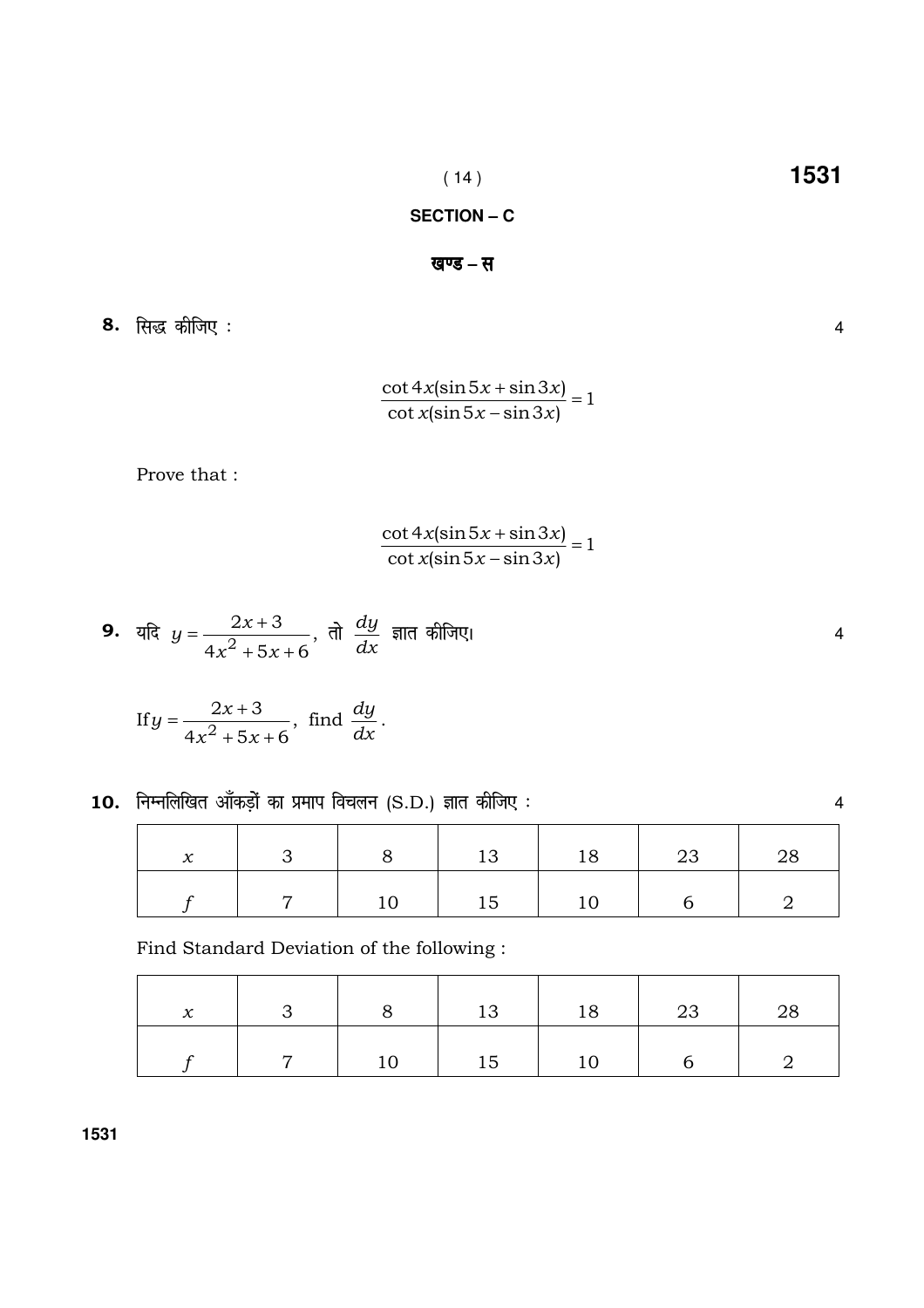11. एक परीक्षा दो प्रश्नपत्रों A और B पर आधारित है। किसी यादृच्छया चुने गये विद्यार्थी के A में पास होने की प्रायिकता 80% और  $B$  में पास होने की 70% है। यदि उसके किसी  $A$  या  $B$  में पास होने की प्रायिकता 95% है, तो उसके दोनों में पास होने की प्रायिकता ज्ञात कीजिए। सांसा का सांसा का सांसा 4

An entrance exam is based on two papers A and B. The probability of passing one paper A by a randomly selected student is 80% and passing paper B is 70%. The passing at least A or B is 95%. Find the probability that the student passes both the papers.

#### **SECTION – D**

### **खण्ड – द**

12. यदि किसी गुणोत्तर श्रेढ़ी के पहले तीन पदों का योग 15 \_\_\_<br><sub>1 E</sub> और उनका गुणनफल 1 हो, तो G. P. का lkoZ vuqikr vkSj o s rhuksa in Kkr dhft,A <sup>6</sup>

The sum of first three terms of a G. P. is 15  $\frac{49}{15}$  and their product is 1, then find the common ratio and the terms of G. P.

#### अथवा

## **OR**

यदि  $a, b, c, d$  गुणोत्तर श्रेढ़ी G. P. में हों, तो सिद्ध कीजिए कि  $(a^n + b^n)$ ,  $(b^n + c^n)$ ,  $(c^n + d^n)$  भी G. P. (गुणोत्तर श्रेढ़ी) में होंगे।

If a, b, c, d are in G. P., then prove that  $(a^n + b^n)$ ,  $(b^n + c^n)$ ,  $(c^n + d^n)$  are also in G. P.

13. बिन्दु (1, 2) से रेखा  $x - 3y + 4 = 0$  पर डाले गये लम्ब के पाद बिन्दु के निर्देशांक ज्ञात कीजिए। 6 Find the foot of the perpendicular from  $(1, 2)$  to the line  $x - 3y + 4 = 0$ .